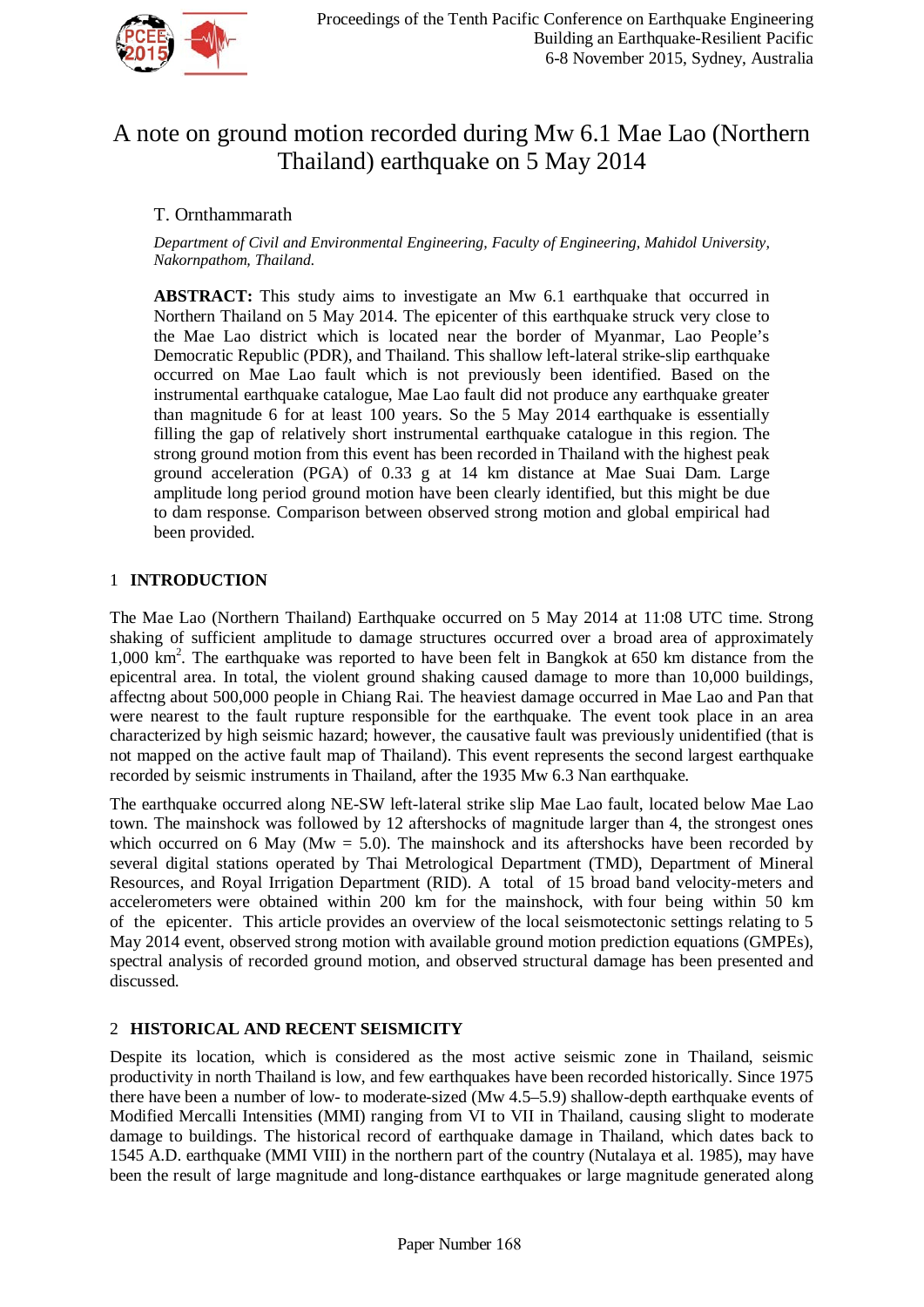the crustal faults inside Thailand.

The existing seismic hazard maps in this region (Ornthammarath et al., 2011) estimated peak ground accelerations from these studies for 475- and 2475-year return periods for bedrock conditions are around 0.15g and 0.30g respectively. The latest damaged earthquake in this area occurred on 11 September 1994 at Pan with a moment magnitude of 5.2, which as located around 30 km south of the 2014 tremor, Figure 1. Magnitude and epicenter of the 2014 earthquake are defined by various institutions as given in Table 1.These epicenters are shifted further south from 8 to 10 km from Mae Lao, where the largest damage had been observed. The first motion focal mechanism of 2014 Mae Lao tremor had been determined with an almost pure left-lateral strike slip mechanism. Moreover, the modelled focal mechanism by Global CMT, Table 2, which is based on long period waveform solution, suggests similar fault orientations with more eastwardly location. The earthquake is located in the southwestern part around 15-km distance from Chiang Rai city. It is quite clear that more damage could be expected if the 2014 event rupture further north along Mae Lao fault with increasing magnitude, or if epicenter was shifted further north to a capital of this province since all government infrastructures and dense populated area are located within this zone. Moreover, there were reports of several aftershocks following mainshock for several months as reported by local people and TMD. There were two big aftershocks of  $M_w$  5.0 shook this region one day after main event.



Figure 1. Map of Mae Lao and surrounding towns in Chiang Rai with 2014 Mw 6.1 earthquake epicentre. Epicentral locations determined by different agencies as stars are also shown with instrumental strong motion records shown as blue triangles. The blue lines indicate major active faults as provided by Department of Mineral Resources (DMR).

| Table 1. Location and magnitude of 5 May 2014 Mae Lao earthquake |        |            |                  |            |  |  |  |
|------------------------------------------------------------------|--------|------------|------------------|------------|--|--|--|
| <b>Source</b>                                                    |        | Coordinate |                  | Depth (km) |  |  |  |
|                                                                  | N      | Е          | <b>Magnitude</b> |            |  |  |  |
| TMD <sup>a</sup>                                                 | 19.685 | 99.687     | $6.3$ (ML)       | 7.0        |  |  |  |
| $USGSb$                                                          | 19.656 | 99.670     | $6.1$ (Mwb)      | 6.0        |  |  |  |
| Global CMT <sup>c</sup>                                          | 19.71  | 99.70      | $6.2 \,(Mw)$     | 12.0       |  |  |  |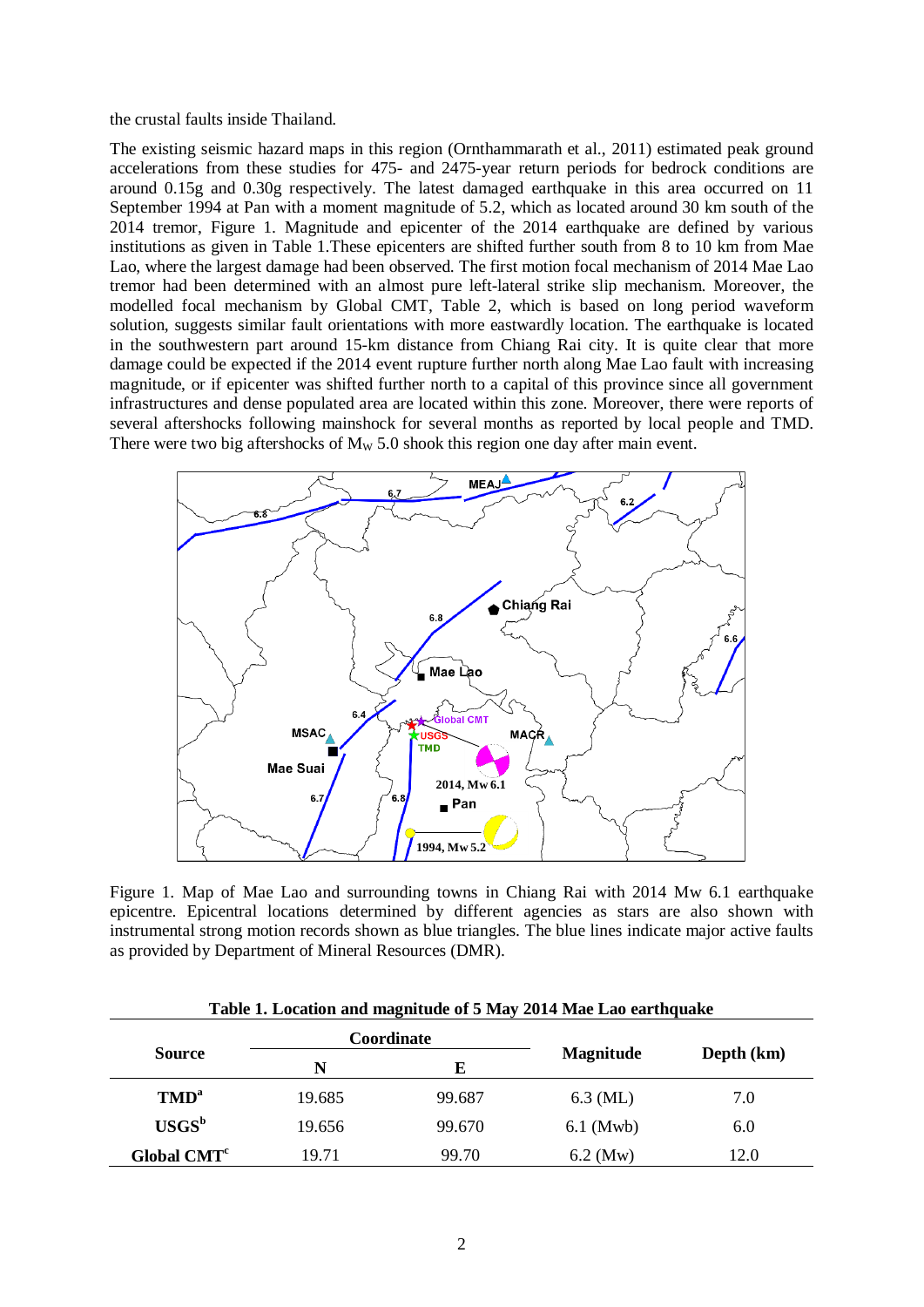| <b>Source</b>     | <b>Nodal Plane 1</b> |     |       | <b>Nodal Plane 2</b> |     |        |
|-------------------|----------------------|-----|-------|----------------------|-----|--------|
|                   | <b>Strike</b>        | Dip | Rake  | <b>Strike</b>        | Dip | Rake   |
| W-phase           | 65                   | 82  | $-20$ | 158                  | 70  | $-171$ |
| <b>Global CMT</b> | 68                   | 88  |       | 338                  | 85  | 178    |

Table 2 Information on the mainshock nodal planes and the moment magnitude (M<sub>W</sub>) estimated **by various institutions: GCMT, USGS**

#### 3 **RECORDED GROUND MOTION**

Ground motion records were obtained from Thai Metrological Department (TMD), Department of Mineral and Resources (DMR), and Royal Irrigation Department (RID). Different seismic instruments have been used to recover strong ground motion composed of PA-23 model of Geotech with 24-bit A/D converter, Kinematrics Etna strong motion instruments with a sampling rate of 200 samples per second, and Nanometric Trillium compact broadband seismometers. All records have been obtained and performed the standard zero–order correction. Each recorded ground motion is visually inspected for obvious errors or multiple earthquake events. The closest distance from the instruments to the surface projection of the fault are taken from the approximated fault location described in section 2. Geological properties of seismic stations and array-microtremor analysis have been used to classify soil type according to NEHRP standard. All report ground motion is a directional-independent average horizontal ground motion (GMrotl50). Peak horizontal acceleration (PHA), peak horizontal velocity, and peak vertical acceleration (PVA) of stations located within 50 km are shown in Table 3 along with significant duration (D 5-95).

The largest PGA of Mw 6.1 earthquake was recorded at Mae Suai Dam with 0.33g at EW component, Figure 2, and this is the highest PGA measured in Thailand; however, the station has been installed on the abutment of composite dam consisting of the Roller Compacted Concrete (RCC) in the middle part of the dam to be the spillway and the earth-fill dam on both abutments. The maximum dam height is about 59 m. Based on damage report in Mae Suai town within 4 km of Mae Suai dam, the number of building damages are lesser than that of Mae Lao town. It might be inferred that high PGA recorded by instrument at abutment reflect a much localized behaviour or response, Ornthammarath and Warnitchai, (2015). Comparison of maximum credible earthquake and design basis earthquake spectra based on Thailand seismic design code (DPT1302-09) have been shown in Figure 3. No significant difference between two spectra (even rotate to Fault Normal and Fault Parallel directions already confirming there is no forward directivity effect. The observed spectral ordinates are less than that of MCE level for periods lower than 0.2s, but it does exceed from 0.4 to 1.0 second, which might be due to dam response.



**Figure 2. Acceleration time histories for NS, EW, and UD components at MSAC station for 2014, Mw 6.1 mainshock.**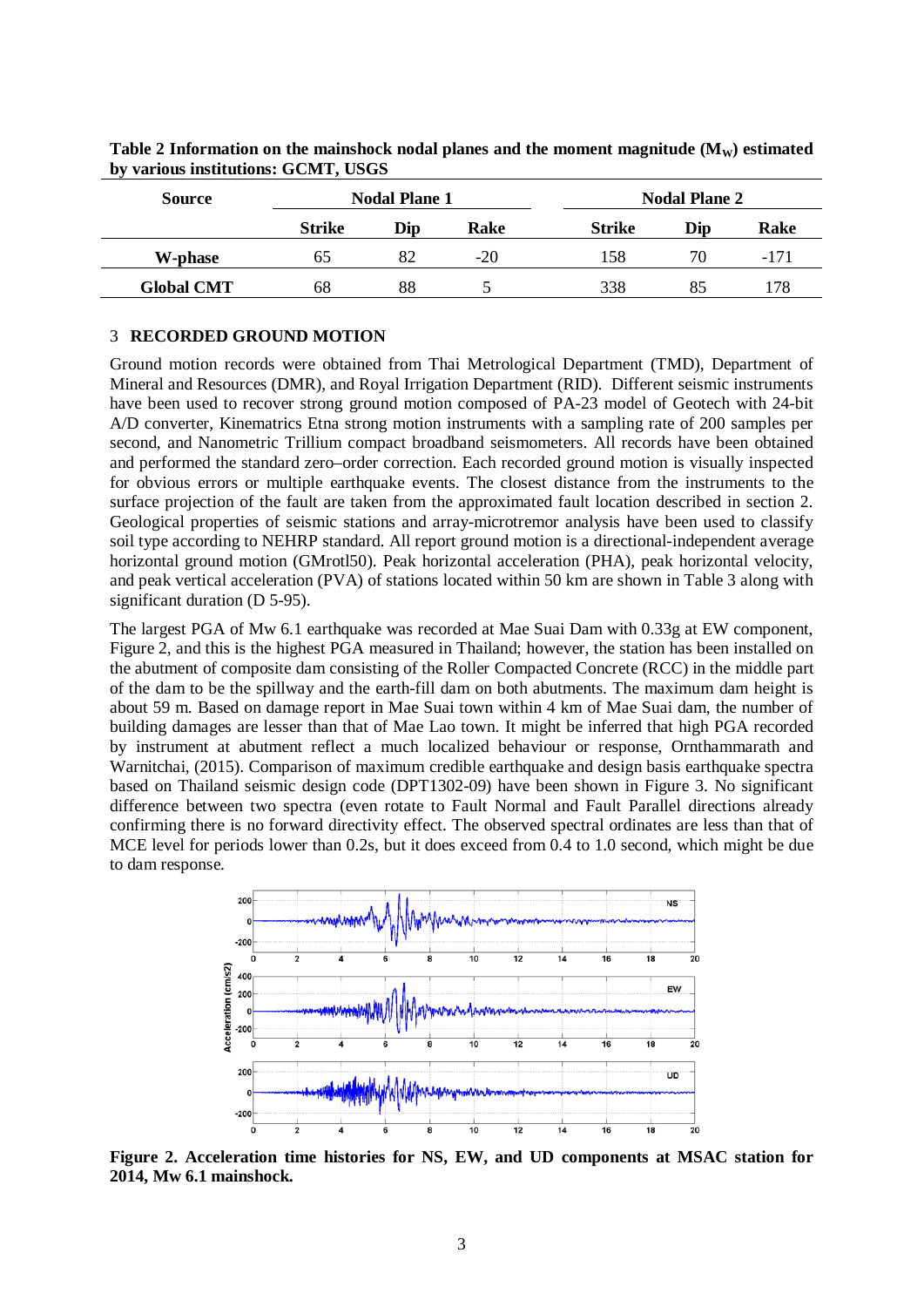

**Figure 3. Comparison of 5%-damped response spectra with the maximum credible earthquake (MCE) and design basis earthquake (DBE) spectra of the DPT1302-09 and the observed response spectra at MSAC station are shown.**

| <b>Station</b> | $\sim$<br>Location |             | <b>NEHRP</b> | <b>R</b> jb | Source-to-site      | <b>Ground motion parameters</b> |                        |                   |                |
|----------------|--------------------|-------------|--------------|-------------|---------------------|---------------------------------|------------------------|-------------------|----------------|
|                | Lat<br>(N)         | Long<br>(E) | site class   | (km)        | azimuth<br>(degree) | <b>PHA</b><br>(g)               | PHV<br>$\text{(cm/s)}$ | <b>PVA</b><br>(g) | $D5-95$<br>(s) |
| <b>MSAC</b>    | 19.679             | 99.536      | B            | 14          | 234                 | 0.33                            | 21.6                   | 0.21              | 4.43,<br>5.75  |
| <b>MACR</b>    | 19.675             | 99.928      | D            | 25          | 116                 | 0.15                            | 2.8                    | 0.09              | 13.3,<br>14.4  |
| <b>MEAJ</b>    | 20.146             | 99.852      | D            | 38          | 20                  | 0.04                            | 2.5                    |                   | 19, 20         |
| <b>PAYA</b>    | 19.360             | 99.869      | B            | 48          | 160                 | 0.06                            | 3.5                    | 0.03              | 5.16,<br>6.21  |

**Table 3. Observed ground motion within 50 kms from Mae Lao Mw 6.1 mainshock**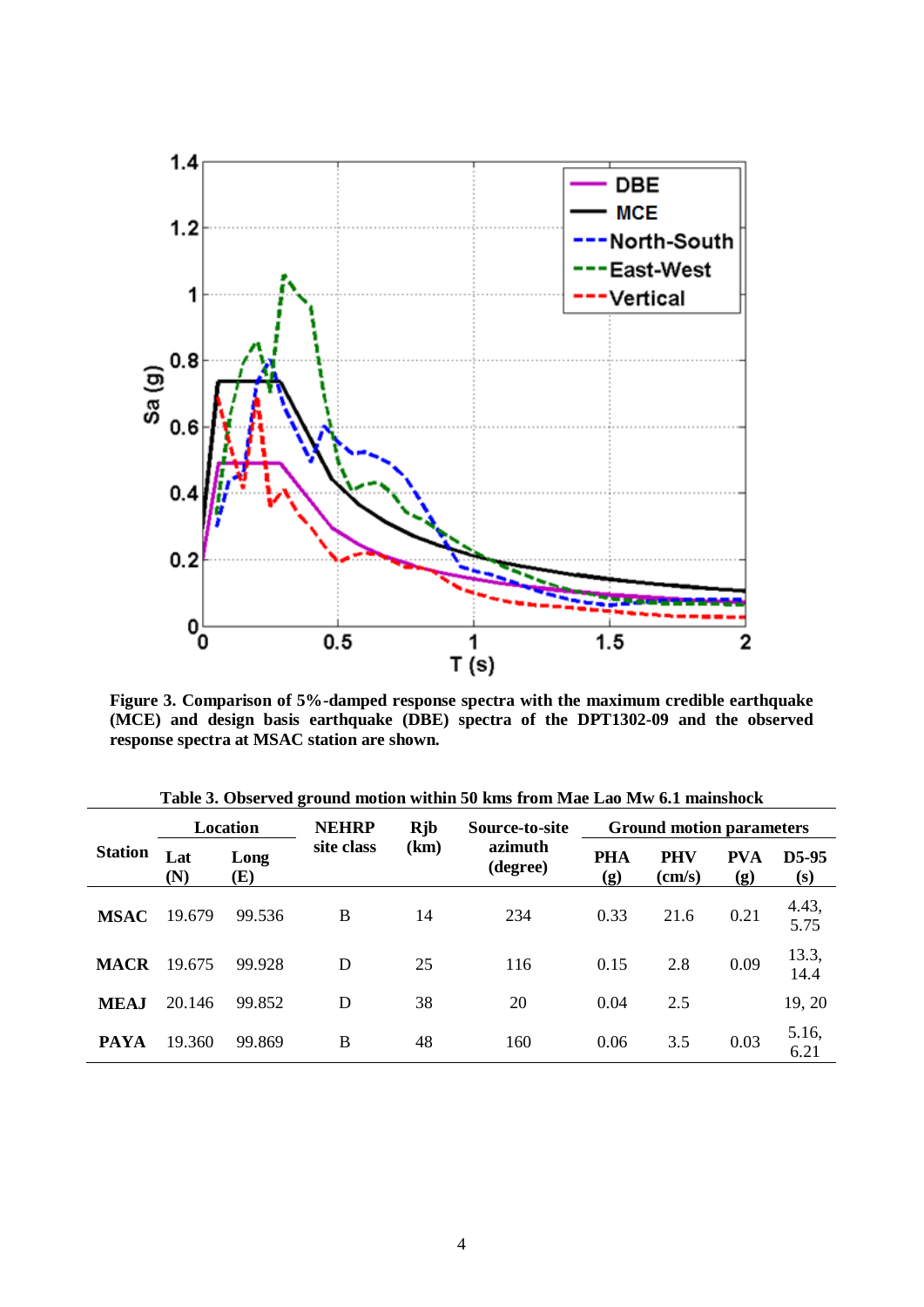

**Figure 4. Comparison of PGA from Mae Lao earthquake ground motions to median and median ± one standard deviation of BSSA14 and CY14 for rock and soil condition (black and blue lines, respectively). Observed ground motion is in red circles for rock while red square for soil.**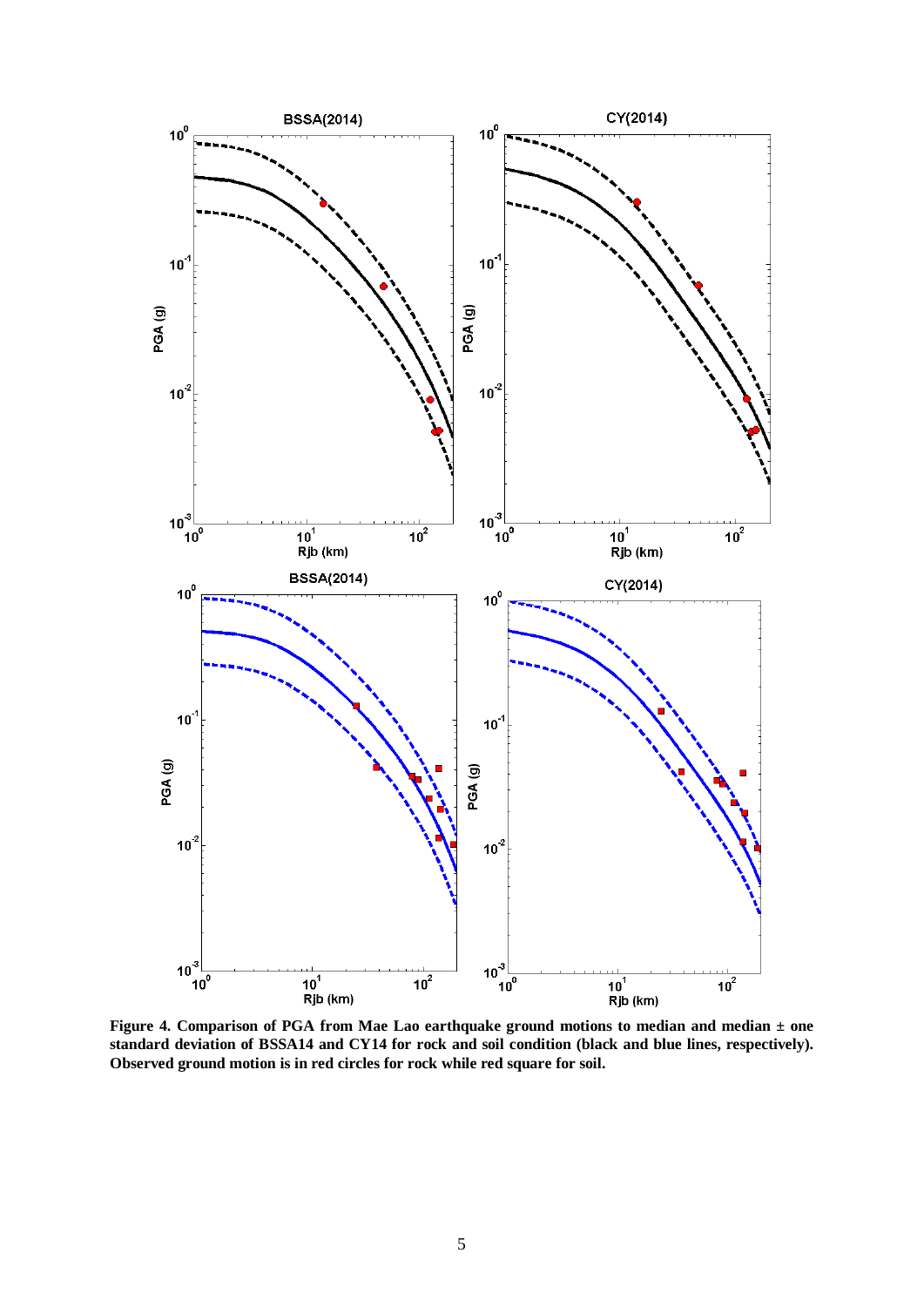

**Figure 5. Comparison of SA (T = 1.0s) from Mae Lao earthquake ground motions to median and median ± one standard deviation of BSSA14 and CY14 for rock and soil condition (black and blue lines, respectively). Observed ground motion is in red circles for rock while red square for soil.**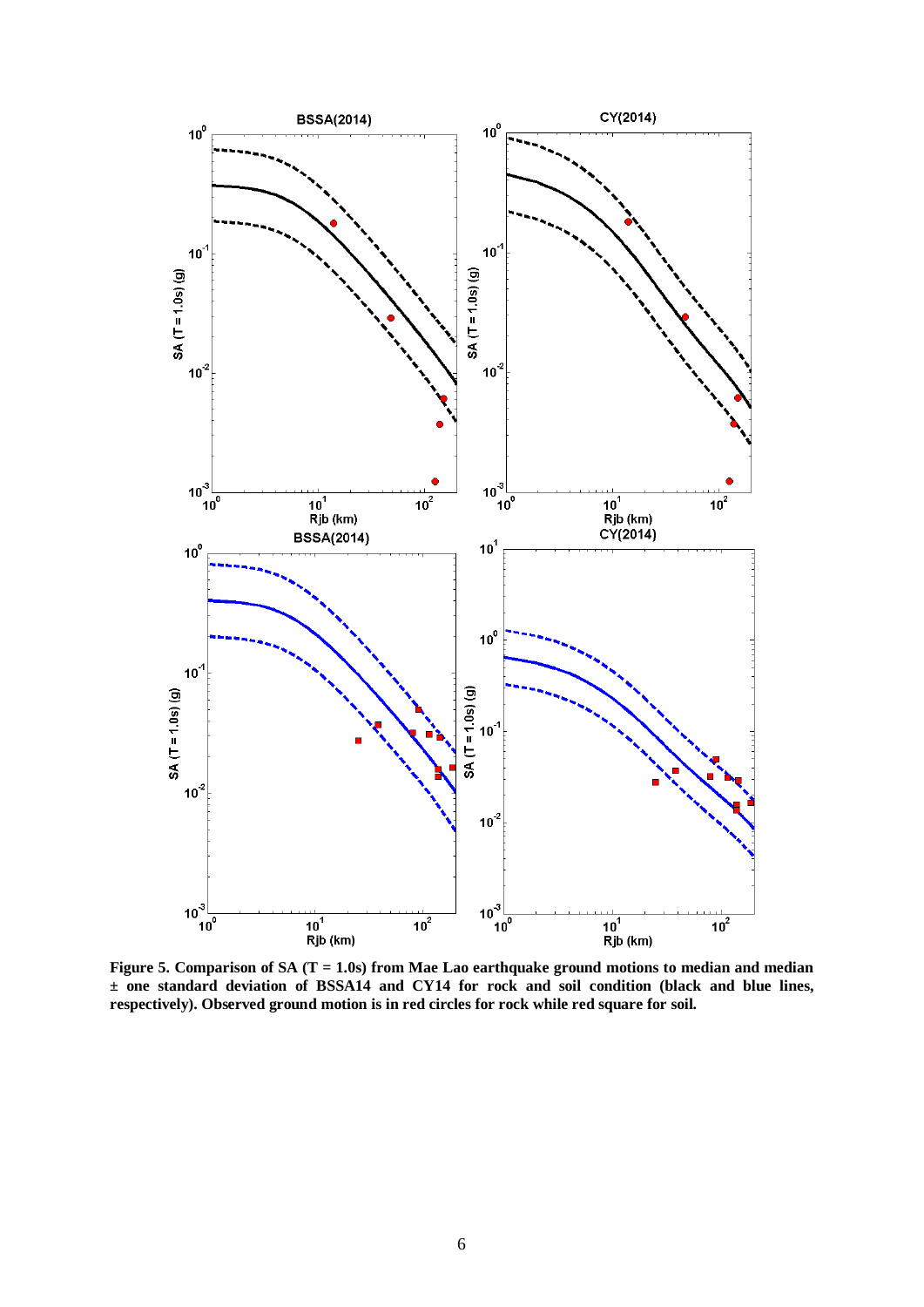

**Figure 6. Residual of ground motion parameters from recorded ground motion relative to predictions of a BSSA14 and b CY14 GMPEs.** 

In addition, the recorded PGA at MACR station has been obtained and this record was partly be distorted since the waveforms were converted from velocity with observed saturation; however, this record provides good approximation regarding to attenuation of strong motion within epicentral area. Comparison of observed ground motion versus distance for  $M_w$  6.1 Mae Lao earthquake to Boore et al. (2014), BSSA14 and Chiou and Youngs (2014), CY14, both of which are developed as part of Next Generation Attenuation (NGA) West 2 project, are shown in Fig. 4 and 5 for PGA and Spectral acceleration (SA) at 1.0 s. The selected  $VS_{30}$  for B/C and C/D NEHRP site class in NGA equations are 520 and 360 m/s have been chosen for rock and stiff soil site condition. Median ( $\mu$ ) and  $\pm$  one standard deviation (σ) are shown for both equations. Fig. 4. Comparison of SA (T = 1.0s) from Mae Lao earthquake ground motions to median and median  $\pm$  one standard deviation of BSSA14 and CY14 for rock and soil condition (black and blue lines, respectively). In addition, to more accurately evaluate the performance of the GMPEs relative to data, the computed residual has been performed to understand the average characteristic of the Mae Lao earthquake ground motion to that of global equations. Observed ground motion is in black circles for rock while blue squares for soil. The residual for each data point comparing to that estimated by GMPEs are defined as:

$$
R_i = \frac{ln(SA_i)_{rec} - ln(SA_i)_{GMPE}}{\sigma}
$$
 (1)

, where  $(SA_i)_{\text{rec}}$  values of SA from recording *i* and  $(SA_i)_{\text{GMPE}}$  median value of SA from GMPE. Some principal trends illustrated by Figs.4, 5, and 6 are as follows:

- For BSSA14 and CY14 GMPEs, the residual for PGA generally exhibit no significant bias over the applicable distance range from 0 to 200 km; however, larger positive residuals of CY14 comparing to BA14 could be observed. BSSA14 residuals have a non-zero mean but are relatively flat with distance, suggesting BA14 model captures well the attenuation rate for this event.

- For SA at 1.0 s, residuals of both GMPEs at soil sites show slight underprediction in the wellpopulated distance range of 90 to 190 km, leading to positive residuals. This might indicate that local soil amplification effect needs to be taking into account for long period structures in Northern Thailand. Larger positive residuals of CY14 comparing to BSSA14 could still be observed. However, residuals of SA at 1.0 s for both equations at rock site display contrast behavior with increasingly